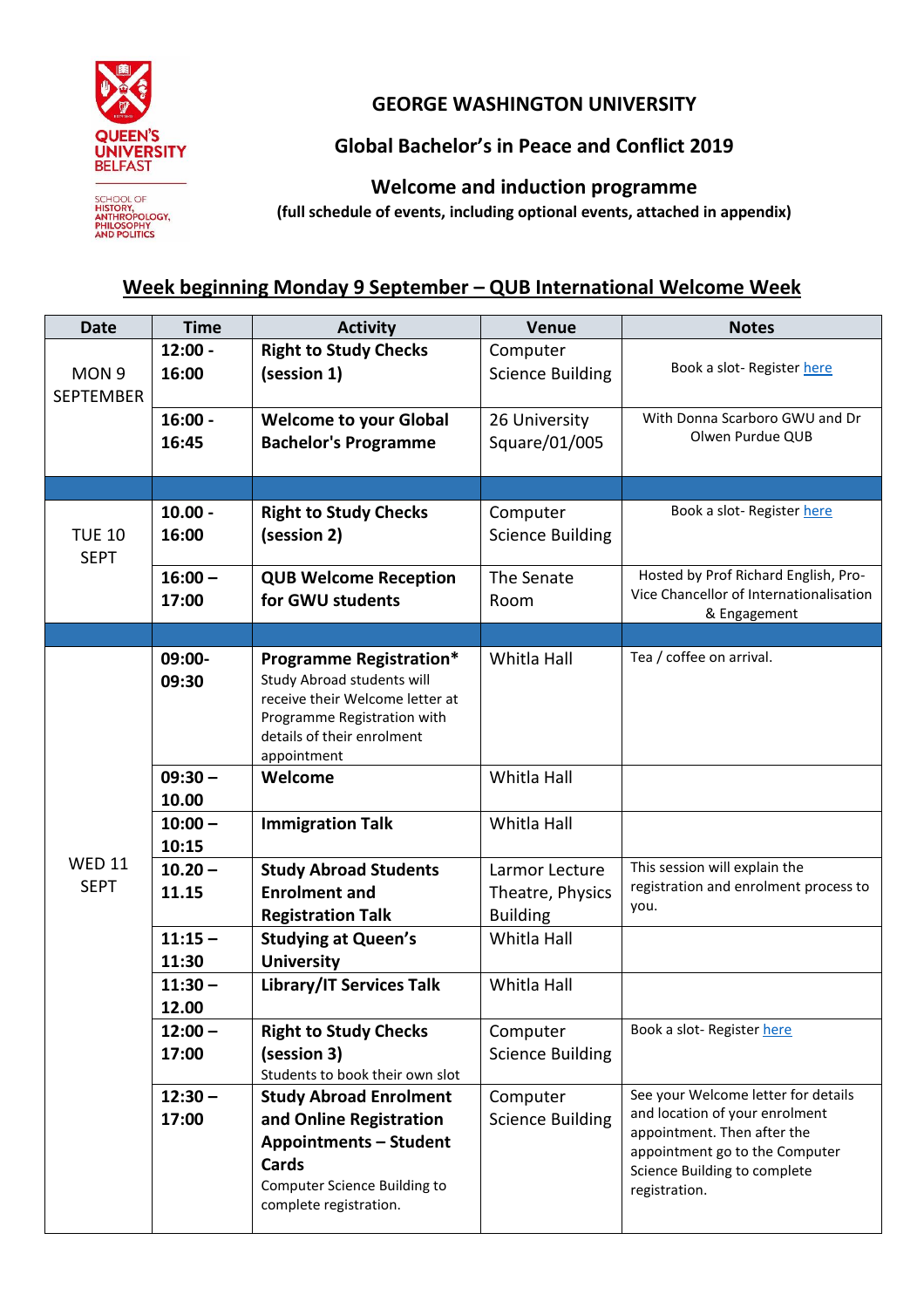| <b>THU 12</b> |                    | <b>Welcome and Orientation</b><br><b>Sessions</b>                                                                                                             | Whitla Hall                                         |                                                                                                                                             |
|---------------|--------------------|---------------------------------------------------------------------------------------------------------------------------------------------------------------|-----------------------------------------------------|---------------------------------------------------------------------------------------------------------------------------------------------|
| <b>SEPT</b>   | $09:00 -$<br>09:30 | <b>Settling into Belfast</b>                                                                                                                                  |                                                     |                                                                                                                                             |
|               | $09:30 -$<br>10:30 | Accommodation                                                                                                                                                 |                                                     |                                                                                                                                             |
|               |                    |                                                                                                                                                               |                                                     |                                                                                                                                             |
| FRI 13 SEPT   | $09:00 -$<br>11:15 | <b>Welcome and Orientation</b><br>Sessions*<br>Careers & Development<br>Weeks<br><b>Student Services-</b><br>Money Matters &<br><b>Student Wellbeing</b>      | Whitla Hall: you<br>will be allocated<br>to a venue | You will be allocated to either:<br>Red: PFC/0G/024<br>Yellow: Harty Music Room<br>Blue: PHY/EMEL<br>Purple: PHY/LARM<br>Orange: LAN/01/052 |
|               | $12:00 -$<br>13:45 | <b>Welcome and Orientation</b><br><b>Sessions</b><br>Health - Sport<br><b>Health Centre</b><br>English Language Support<br>Food Safety<br>PSNI & QUB Security | Location as<br>allocated                            | In groups as allocated                                                                                                                      |

## **Week beginning Monday 16 September – School of HAPP Welcome Week**

| <b>Date</b>   | <b>Time</b> | <b>Activity</b>                  | <b>Venue</b>            | <b>Notes</b>                   |
|---------------|-------------|----------------------------------|-------------------------|--------------------------------|
|               | $11:30 -$   | <b>School Library and QCAT</b>   | McClay Library          | HAPP's bespoke Library tour    |
|               | 12:45       | training                         | <b>Training Room 2</b>  | and introduction to OCAT       |
|               | $12:45 -$   | <b>Welcome and Introduction</b>  |                         |                                |
|               | 14:45       | to the School of History,        |                         |                                |
|               |             | Anthropology, Philosophy         |                         |                                |
|               |             | and Politics (HAPP)              |                         |                                |
|               | $12.45 -$   | Head of School - Professor       |                         |                                |
|               | 13.00       | Alister Miskimmon                |                         | <b>HAPP School induction</b>   |
| <b>MON 16</b> |             |                                  |                         |                                |
| <b>SEPT</b>   | $13:00 -$   | Director of Education            | <b>Physics Building</b> |                                |
|               | 13:30       | Dr Jon Lanman                    | Larmour Theatre         |                                |
|               | $13:15 -$   | Introduction to Peer Mentorship, |                         |                                |
|               | 13:30       | Dr Keira Williams                |                         |                                |
|               | 13:30-14:00 | Students' Union                  |                         |                                |
|               | 14:45-15:00 | Personal Tutor System            |                         |                                |
|               | $15:00 -$   | <b>Global Bachelor's</b>         | PFC 03/012              | Dr Olwen Purdue                |
|               | 16:00       | Programme                        |                         |                                |
|               | $17:30 -$   | <b>AHSS Study Abroad</b>         | The Great Hall          | Prof David Phinnemore hosting. |
|               | 19:00       | <b>Welcome Event</b>             |                         | Registration from 17:30        |
|               |             | registration from 17:45. Buffet  |                         | Click here to register         |